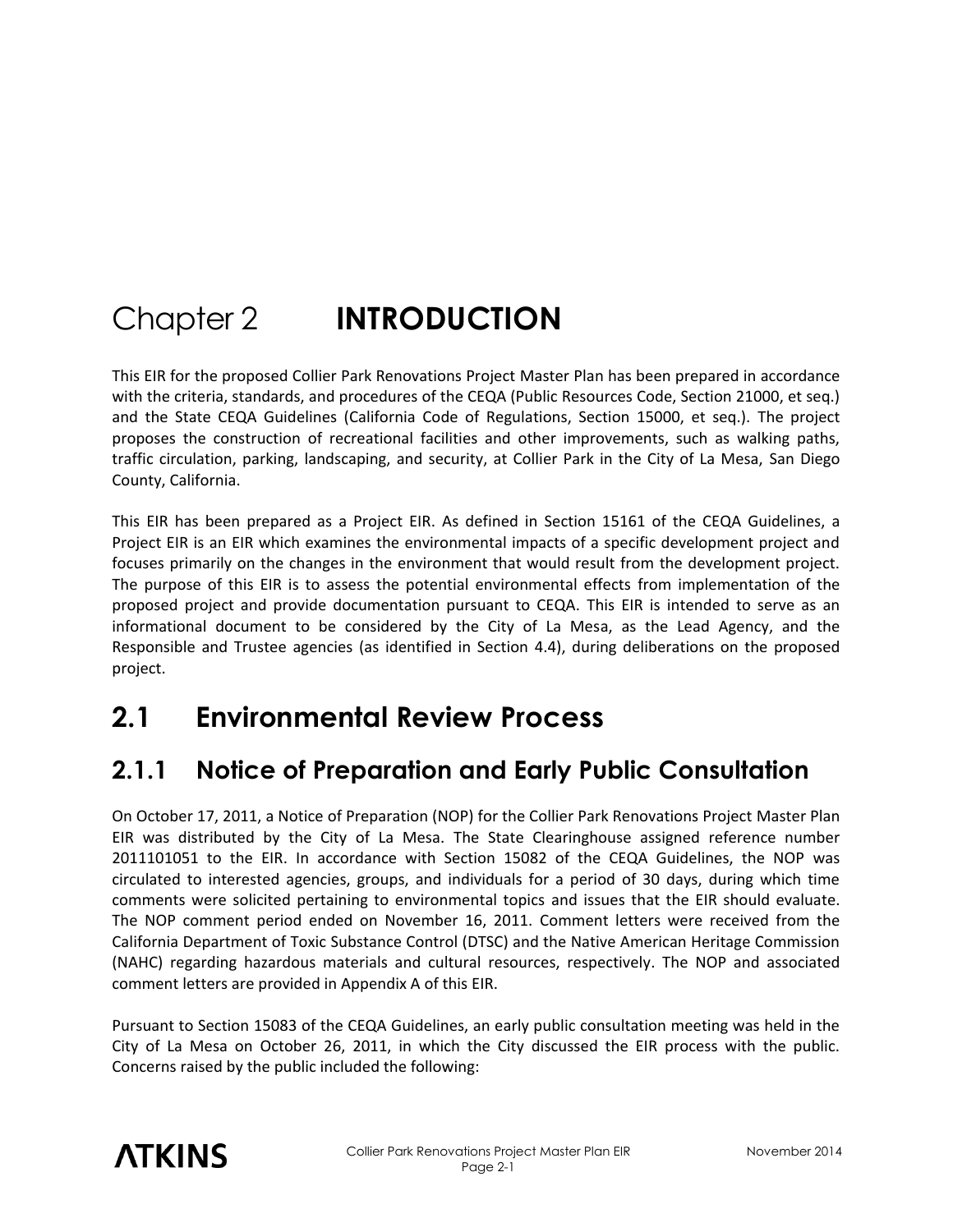- Changes to the aesthetics/visual character of Collier Park due to proposed development
- Loss of locally important historic resources within Collier Park, including the Spring House and open space areas (History Hill)
- Existing flooding and drainage issues in the Panhandle area
- Impacts of grading the entire site
- Noise caused by events at the proposed amphitheater and club house
- Additional traffic associated with increased park usage and events
- Intensified need for public services, such as police protection

All of the issues raised during the NOP comment period and at the early public consultation meeting are addressed in the EIR.

#### **2.1.2 Scope of the EIR**

City staff determined the scope of analysis of this EIR in part by the responses received on the NOP and at the early public consultation meeting, as discussed above. The following environmental topics were determined to be potentially significant and are addressed in Chapter 5, Existing Conditions, Impacts, and Mitigation, of this EIR:

- 
- 
- 
- Cultural Resources Noise
- 
- Aesthetics Greenhouse Gas Emissions
- Air Quality  **Hazards and Hazardous Materials**
- Biological Resources Hydrology and Water Quality
	-
- Geology and Soils  **Transportation and Traffic**

The EIR also contains other mandatory discussions required by CEQA, including the analysis of cumulative impacts, effects found not to be significant, growth inducement, significant and unavoidable environmental effects, significant irreversible environmental effects, and alternatives to the proposed project.

#### **2.1.3 Draft EIR Public Review**

In accordance with CEQA Guidelines Section 15105, the public review period for a Draft EIR shall not be less than 30 days nor should it be longer than 60 days except under unusual circumstances. When a Draft EIR is submitted to the State Clearinghouse for review by state agencies, the public review period shall not be less than 45 days, unless the State Clearinghouse approves a shorter period. During public review, the Draft EIR is circulated to responsible agencies and trustee agencies with resources affected by the proposed project, state agencies with jurisdiction by law, federal agencies, and interested parties and individuals. The purpose of public and agency review of the Draft EIR includes sharing expertise, disclosing agency analysis, checking for accuracy, detecting omissions, discovering public concerns, and soliciting comments. In reviewing the Draft EIR, reviewers should focus on the sufficiency of the document in identifying and analyzing potentially significant effects on the environment and avoiding or mitigating the significant effects of the proposed project.

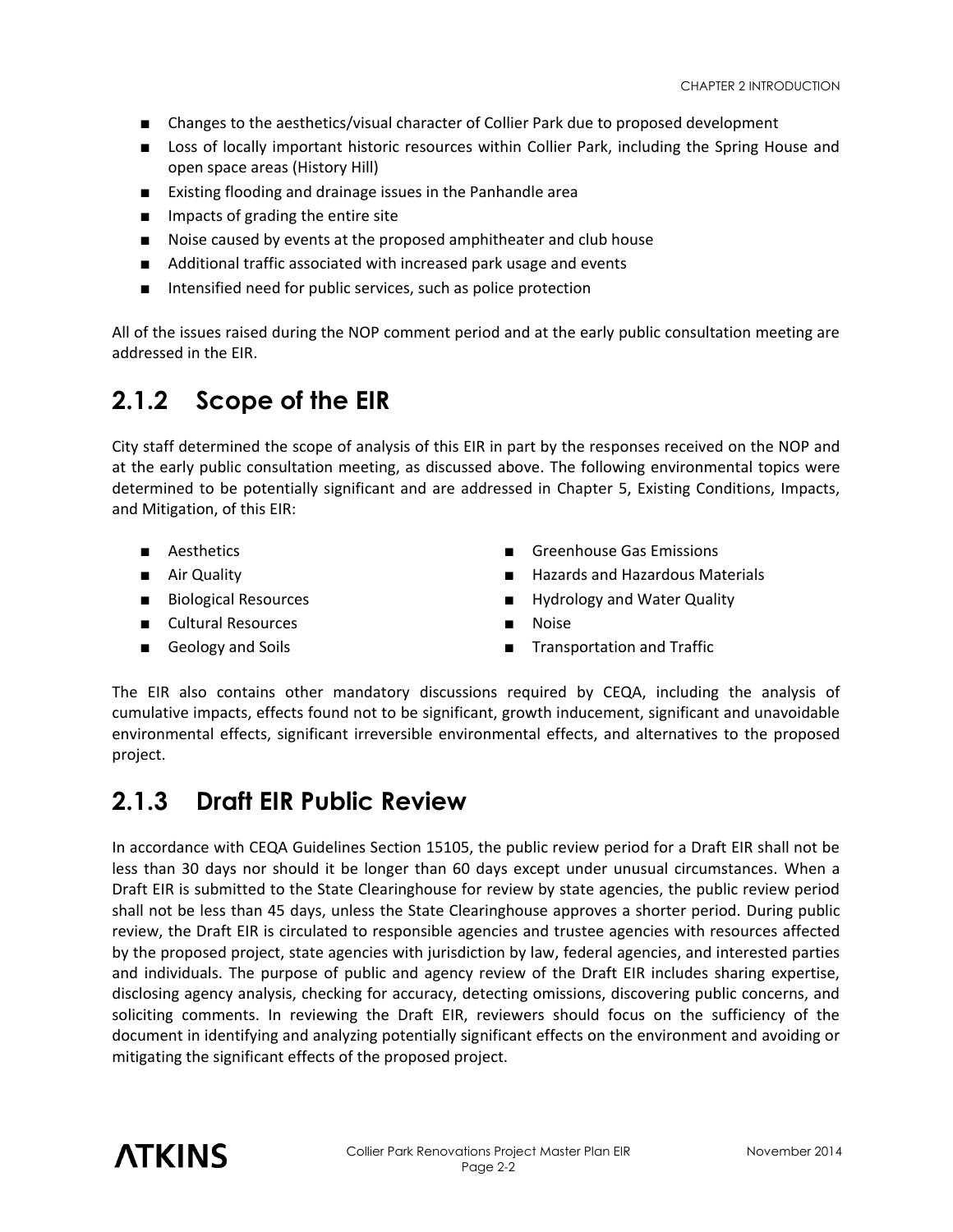The An initial 45-day Draft EIR public review period will begin onbegan on January 24, 2013 and ended on March 11, 2013. The entire Draft EIR document was made available during this review period.

A second 45-day Recirculated Draft EIR public review period will begin on November 20, 2014 and end on January 5, 2015. During this time, only those sections of the Draft EIR that have been substantively revised since the previous Draft EIR public review period will be recirculated for review and comment. The recirculated Draft EIR sections include: Summary, Introduction, Project Description, Cultural Resources, Noise, Cumulative Impacts, Alternatives and References. Two technical studies (Historical Resources Evaluation Report and Noise Technical Report) will also be recirculated since some of the information provided in these reports has been substantively changed. The changes to the EIR sections and technical reports are shown in tracking mode (strikeout/underline text) so the reader can easily identify the changes that have been made. The remaining sections of the Draft EIR and technical studies have not been materially revised and therefore comments will not be accepted on those sections during the second public review period. See Section 2.1.4 below for additional information regarding recirculation of the Draft EIR. The Recirculated Draft EIR sectionsdocument will be available for review at the La Mesa City Hall, 8130 Allison Avenue, La Mesa, CA 91942. The document can also be reviewed online at [www.cityoflamesa.com/CivicAlerts.aspx.](http://www.cityoflamesa.com/CivicAlerts.aspx)

Comment letters on the Recirculated Draft EIR may be submitted in writing and addressed to:

Chris Jacobs, AICP, Senior Planner City of La Mesa 8130 Allison Avenue La Mesa, CA 91942

Following the second public review period, a Final EIR will be prepared to address the written comments received on the Draft EIR and Recirculated Draft EIR during the public review period. The La Mesa City Council review and consider the Final EIR when making a decision whether or not to approve the proposed project.

### **2.1.4 Recirculation of the Draft EIR**

In accordance with CEQA Guidelines Section 15088.5, a Lead Agency is required to recirculate an EIR when significant new information is added to the EIR after public notice is given of the availability of the Draft EIR for public review under Section 15087 but before certification of the Final EIR. The term "information" can include changes in the project or environmental setting as well as additional data or other information. New information added to an EIR is not "significant" unless the EIR is changed in a way that deprives the public of a meaningful opportunity to comment upon a substantial adverse environmental effect of the project or a feasible way to mitigate or avoid such an effect (including a feasible project alternative) that the project's proponents have declined to implement. Significant new information requiring recirculation includes a disclosure showing that:

- 1) A new significant environmental impact would result from the project or from a new mitigation measure proposed to be implemented.
- 2) A substantial increase in the severity of an environmental impact would result unless mitigation measures are adopted that reduce the impact to a level of insignificance.

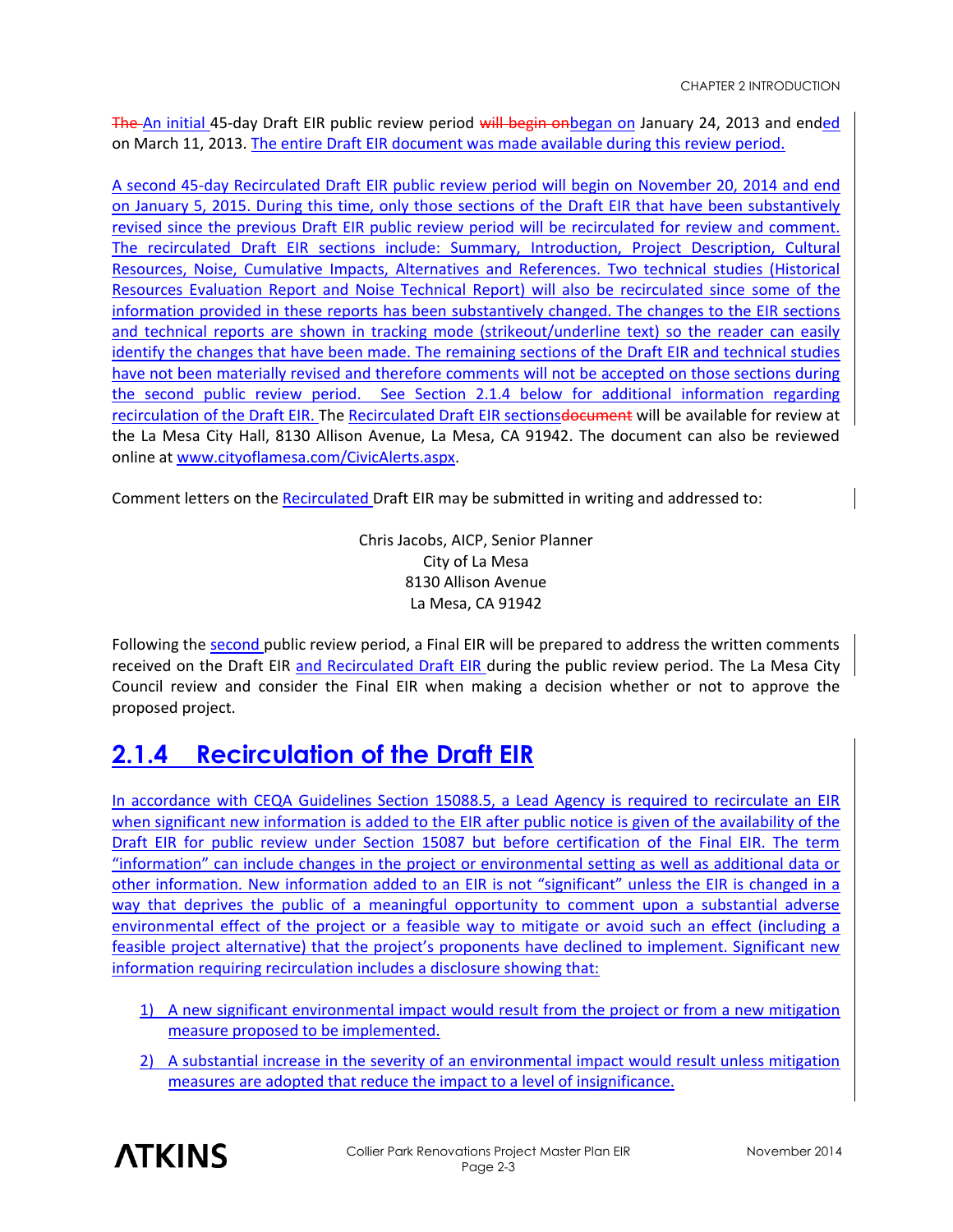- 3) A feasible project alternative or mitigation measure considerably different from others previously analyzed would clearly lessen environmental impacts of the project, but the project's proponents decline to adopt it.
- 4) The draft EIR was so fundamentally and basically inadequate and conclusory in nature that meaningful public review and comment were precluded.

The recirculation of the Draft EIR is in accordance with Criterion 3 listed above. Since circulation of the Draft EIR in January 2013, the proposed project has changed with regard to the treatment of the Spring House, site landscaping and topography, and other small changes, which has resulted in changes in the project's mitigation measures. Additionally, the project description has been changed to reflect the changes in the proposed project and Spring House Deterioration Prevention Alternative has been deleted since it is now the proposed project. Noise mitigation measure Noi-3 for events at the Collier Club House outdoor event area has also been replaced with an equally effective measure that meets the project objectives. Throughout the Draft EIR minor editorial changes have also been made to chapters that are not being recirculated to maintain consistency within the document; however, these minor revisions do not constitute significant new information pursuant to Section 15088.5 of the CEQA Guidelines and do not require the recirculation of those chapters.

Furthermore, CEQA Guidelines Section 15088.5 states that if the revision is limited to a few chapters or portions of the EIR, the Lead Agency need only to recirculate the chapters or portions that have been modified. Recirculation of an EIR requires notice pursuant to Section 15087 of the CEQA Guidelines and Public Resources Code (PRC) Section 21092.1 as well as consultation pursuant to Section 15086 of the CEQA Guidelines. As part of providing notice of recirculation, the Lead Agency shall send a notice of recirculation to every agency, person, or organization that commented on the prior Draft EIR. The notice shall indicate, at a minimum, whether new comments may be submitted only on the recirculated portions of the EIR or on the entire EIR in order to be considered by the agency. The chapters of the Draft EIR that are being recirculated are Chapter 1, Executive Summary; Chapter 2, Introduction; Chapter 4, Project Description; Section 5.4, Cultural Resources; Section 5.9, Noise; Chapter 6, Cumulative Impacts; Chapter 8, Alternatives; and Chapter 9, References. During the public review period, the public will have the opportunity to comment only on the recirculated portions of the Draft EIR.

# **2.2 Organization of the EIR**

This EIR is organized into two volumes. Volume I addresses the impacts of the physical development of the proposed project. Volume II contains supporting materials and technical reports.

Volume I of the EIR includes the following:

- **Chapter 1, Executive Summary.** Summarizes the proposed project and alternatives, impacts, mitigation measures, and conclusions regarding significant, unavoidable, adverse impacts and effects found not to be significant.
- **Chapter 2, Introduction.** Provides a brief overview of the environmental review process and outlines the organization of this EIR.
- **Chapter 3, Environmental Setting.** Provides a description of the existing physical environmental conditions of the proposed project site at the time the NOP was published.

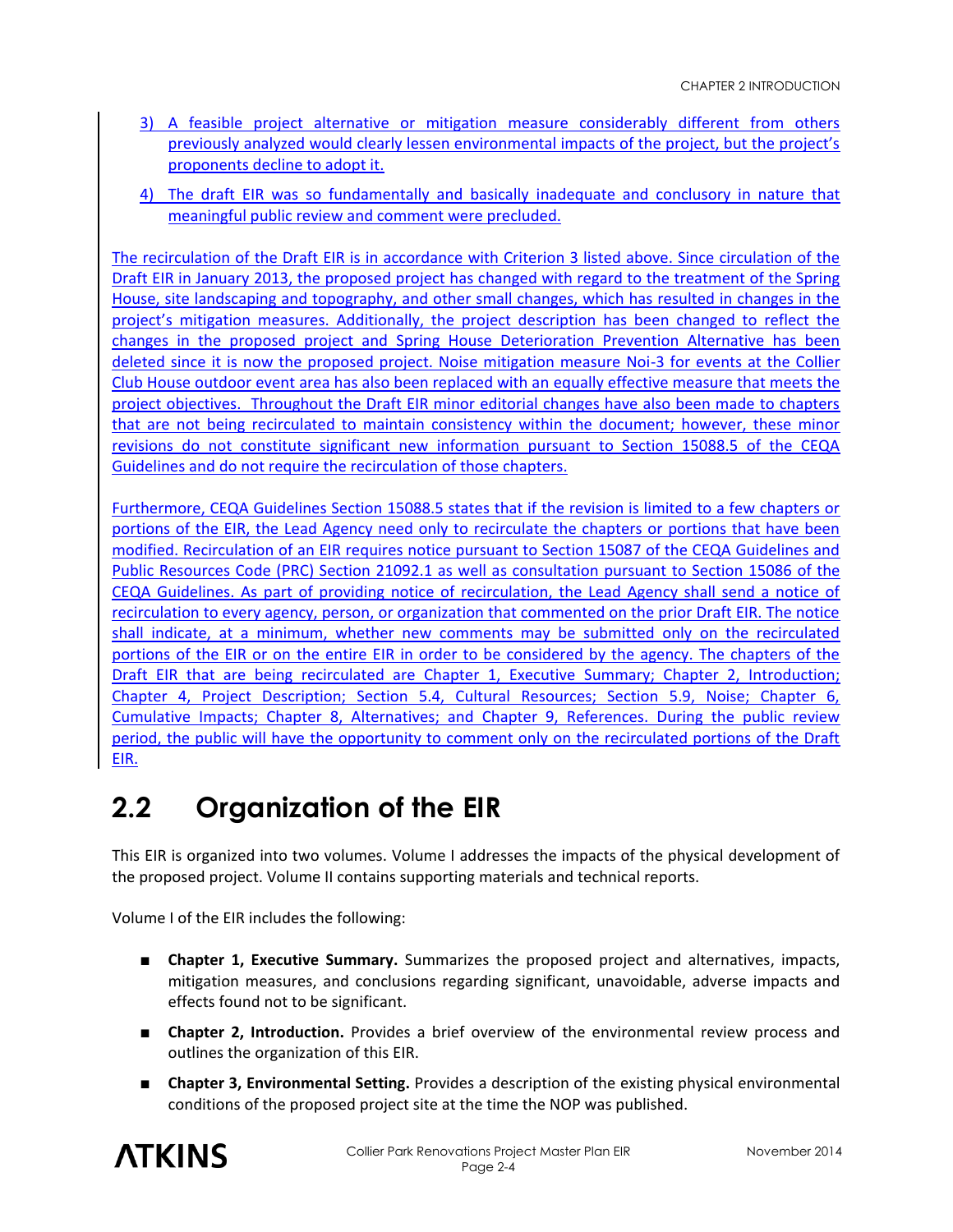- **Chapter 4, Project Description**. Provides a detailed description of the proposed project, including its location, objectives, background, project areas and features, construction activities, and discretionary and ministerial approvals required to implement the proposed project.
- **Chapter 5, Existing Conditions, Impacts, and Mitigation.** Contains a discussion of the potential environmental effects resulting from implementation of the proposed project for various issues under the following environmental topics: Aesthetics; Air Quality; Biological Resources; Cultural Resources; Geology and Soils; Greenhouse Gas Emissions; Hazards and Hazardous Materials; Hydrology and Water Quality; Noise; and Transportation/Traffic. The section for each environmental topic contains a discussion of the relevant regulatory framework, existing conditions, thresholds for determining the significance of impacts, analysis of impacts, feasible mitigation measures that would minimize significant adverse impacts, and the level of significance of impacts before and after implementation of mitigation measures.
- **Chapter 6, Cumulative Impacts**. Contains a comprehensive analysis of cumulative impacts of the proposed project in combination with other reasonably foreseeable projects in the vicinity.
- **Chapter 7, Other CEQA Considerations**. Contains discussions required by CEQA pertaining to environmental effects found not to be significant, unavoidable significant impacts, growth inducing impacts, and significant and irreversible effects that would result from implementation of the proposed project.
- **Chapter 8, Alternatives**. Describes alternatives to the proposed project that could avoid or substantially lessen significant effects and evaluates their environmental effects in comparison to the proposed project.
- **Chapter 9, References**. Lists all of the documents, individuals, and organizations which are cited in this EIR.
- **Chapter 10, Preparers and Persons Contacted**. Identifies the persons who prepared this EIR and those who were consulted during its preparation.

Volume II of the EIR includes the following:

- **Appendix A.** Notice of Preparation and Comment Letters
- **Appendix B.** Air Quality Analysis
- **Appendix C.** Biological Resources Letter Report
- **Appendix D.** Cultural Resources Survey
- **Appendix E.** Historic Resources Evaluation Report
- **Appendix F.** Preliminary Geotechnical Investigation
- **Appendix G.** Greenhouse Gas Emissions Analysis
- **Appendix H.** Noise Technical Report
- **Appendix I.** Traffic Impact Analysis